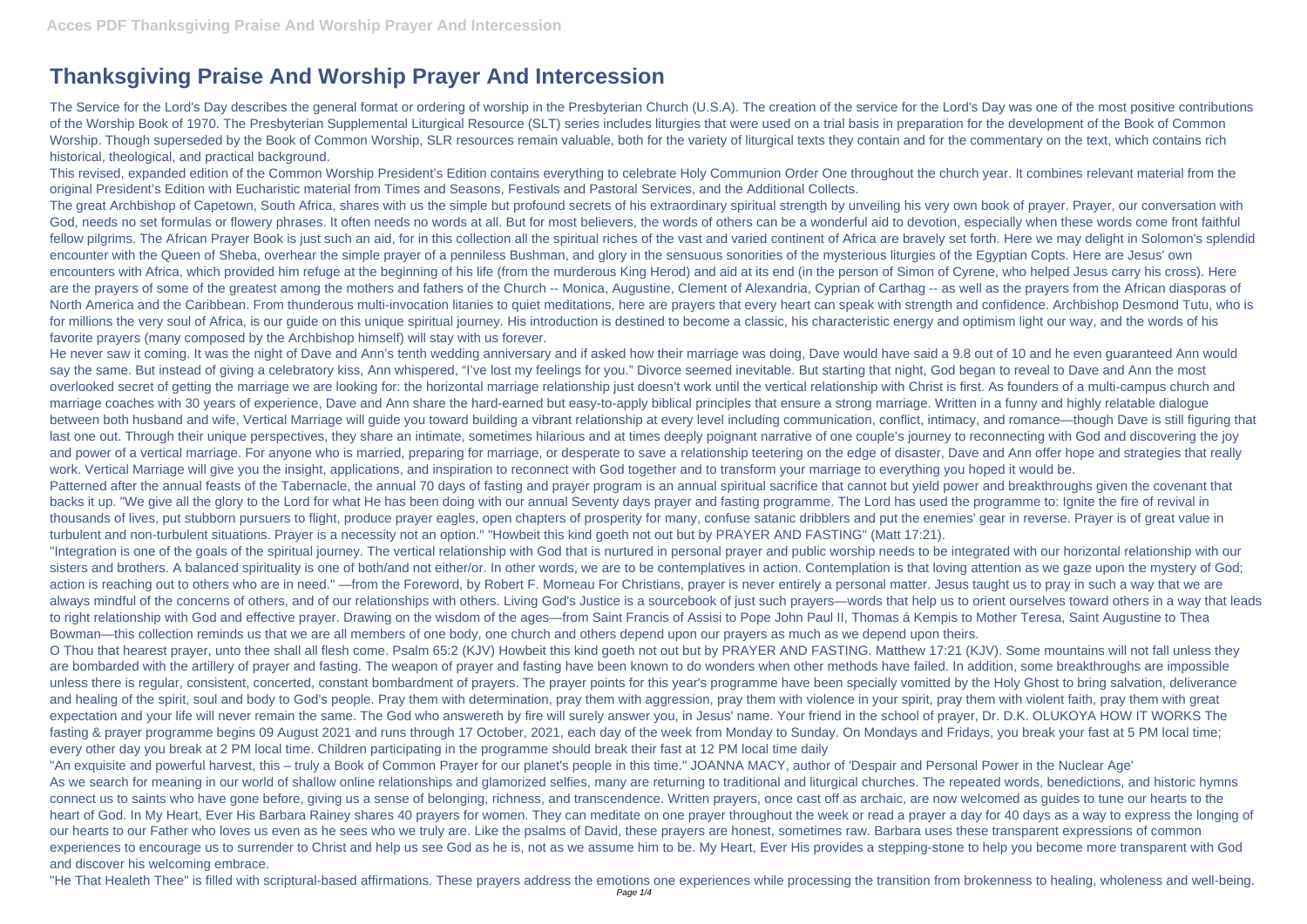## **Acces PDF Thanksgiving Praise And Worship Prayer And Intercession**

Speaking affirmations will help you build your trust, faith and confidence in the promises found in the word of God. In the midst of any circumstance, His comfort, peace and blessings are available to those who ask of Him. Uncertainties in the human experience brings many challenges. One moment, one word, one decision, a crisis or tragedy can turn an otherwise ideal life upside down. Health issues, the loss of a loved-one, financial, relationship and lifestyle changes, or many other circumstances demand that you acknowledge and process a myriad of emotions. True comfort and peace in the heart and mind comes from a relationship with God and through prayer. The scriptures declare that the Holy Spirit is our Comforter, Helper and Teacher who enables us to pray as we ought. These prayers of affirmation will enable you to: --Change what you think, say and do in any circumstance. --Increase your faith and trust in God --Rebuild self-esteem --Enjoy more peace and blessings in your life --Build healthy and stable relationships with family, friends and coworkers --Experience emotional, mental, physical and spiritual healing, wholeness and well-being.

Prayer and Praises are significant part of Christianity and in Christendom since the very beginning of time on the subject of relationship with God. Take the spiritual vitamin because when life gets rough the rough gets life, but when you pray and praise you will overcome and overtake whatever comes your way. The mountain can be moved with prayer and praises by faith in the Lord. In this world you will have trouble. But take heart! Jesus had overcome the world." He has done His part, do your part by serving, praying and praising the Lord God Almighty. He hears us when we pray and praise; He knows us inside out and outside in. This book will help you very greatly in your relationship with God through our Lord and Savior Jesus Christ.

Navigate life's tough decisions with confidence by drawing on Him! Transform your life as you learn & apply divine wisdom! Seeking insights for living life wisely? Interested in learning & applying ancient timetested wisdom? Know someone who might benefit from this? This Christian devotional book contains more than 100 thoughtful quotes & proverbs of wisdom, prayer, thanksgiving, trust, praise & worship hymns from Old Testament's Biblical book of Psalms that's great for anyone interested in living wisely. This book of devotion will empower, inspire & steer you to do so through: Ancient wisdom and instructions in wise dealing. Comfort, strength, hope, direction & purpose. Discerning the words of understanding. Giving shrewdness to the inexperienced. Knowledge and discretion to the young. Attaining sound counsel. A must-have for you, your family & friends. Get your copy of Psalms with God's Wisdom!

Backgrounds and suggestions for general and occasional services. Paper

Chapter after chapter, verse after verse, the Bible shows a loving heavenly Father lavishing His grace on us through His son. In her book, The Grace Impact, author Nancy Kay Grace gives us a closer glimpse of God's character. In all things at all times, His grace covers every detail of life, not just the good things, but the difficult, sad and complicated things. That knowledge can give us the ability to walk confidently through life knowing God is with us every step of the way.

The Gospel According to Mamma is a collection of twenty-one extraordinary lessons the author learned from her charming and captivating mamma. These "mamma teachings" are packed with sassy inspiration, practical insights and real-life anecdotes. Leaving Georgia with her mamma late one September night when her daddy was en route to end their lives marked the beginning of a lifetime of instruction. How to maintain faith in God and yourself, love the hell out of folks and be happy when there's no obvious reason to be are just a few of the messages you'll find in this book. PRAISE FOR THE GOSPEL ACCORDING TO MAMMA "Annette's first book is a winner! She picked the perfect subject – her irrepressibly joyous mother, who has given her daughter important and inspiring words of wisdom to cherish. If you yearn to help your daughter navigate life experiences with assurance and spunk, give her The Gospel According to Mamma." —Mary Jo Beebe, coauthor of Jesus' Healings and New Testament Healings "If only there were more mothers like Annette Bridges' mamma: always encouraging, always believing the best of her children, a 'steel magnolia' whose motherly advice is based on the Bible and common sense. Remembering events in her own past, Annette gives us 21 valuable life lessons based on the wisdom of her indefatigable Southern mamma."–Renee Corley, former editor at UPI's religionandspirituality.com "Once you get to the end of reading about Mamma and her wonderful lessons, you will walk away a little wiser. Annette puts life in perspective. She lives a fulfilling life, just as her Mamma taught her. Whether to find your faith, believe in your self or master the ability to see the good in others. Mamma lessons help you find the positive. There is much to learn from these strong and inspiring women." —SingleMom.com "A look into the heart and soul of Annette Bridges. It could be anyone's story, but it couldn't be told any better." —Bob Belcher, Managing Editor, Corsicana Daily Sun "For anyone who has ever had a mother (and you know who you are), synthesizing that experience can leave many of us speechless. It is 'good news' that Annette Bridges is at no loss for words. She liberally shares her mom's gospel

Focus on the things that bring you joy with 100 Days of Thanks. Short inspirational readings, space to record your thoughts, and brief Scripture references in a high-designed four-color gift book will help you find a peaceful, happier life. The rush of a busy schedule, a barrage of disheartening news stories, and the wear and tear of everyday life can be enough to drag anyone down. Simply pausing to recognize and express thanks for the good gifts that surround you has proven to make a major difference in happiness, peace, and contentment. 100 Days of Thanks, a beautifully designed inspirational book of short readings, Scripture verses, and journaling space is the perfect tool to promote Christian mindfulness and gratitude. Whether you are looking for a thoughtful gift to encourage a loved one or a simple tool to create a habit of thankfulness, this lovely little book is a wonderful place to start. Take a few moments out of your day to be grateful and feel your burdens get a little lighter, starting today.

Consistent daily prayer is possible with help from this program that divides an hour of prayer into five-minute "points of focus."

This collection of prayers for use in worship contains three litanies, a template for constructing prayers of intercession, prayers of lament for evils that afflict us and our world, prayers to be offered at baptisms and baptismal remembrances (thanksgivings at the font), and eucharistic prayers (thanksgivings at the table). Pastors, worship planners, and scholars will all find this volume invaluable. --

## Thanksgiving, Praise and WorshipDpm-UK

Prayers of the Early Church, edited by J. Manning Potts was first published in 1908. It contains a selection of prayers, arranged chronologically, and collected from many old books of prayers and devotional materials. Chapters include; New Testament Prayers (Simeon, Mary, Jesus, Stephen, Paul, Peter); Other First Century Prayers (Clement of Rome, Clementine Liturgy, Syrian Clementine Liturgy); Second Century Prayers (Polycarp, Ignatius, Liturgy of St. James, Barnabas, Clement of Alexandria, Irenaeus); Third Century Prayers (Old Gallican Sacramentary, Liturgy of St. Mark, Eastern Church Liturgy, Eastern Church Vespers); Fourth Century Prayers (Coptic Liturgy of St. Cyril, Ambrose, Nerses of Clajes, Gallican Sacramentary, Armenian Liturgy, Basil, Chrysostom, Augustine, Apostolic Constitutions); and, Fifth Century Prayers (Liturgy of the Nestorians, Ancient Collect, Leonine Sacramentary, Gelasian Sacramentary, Liturgy of the Blessed Apostles).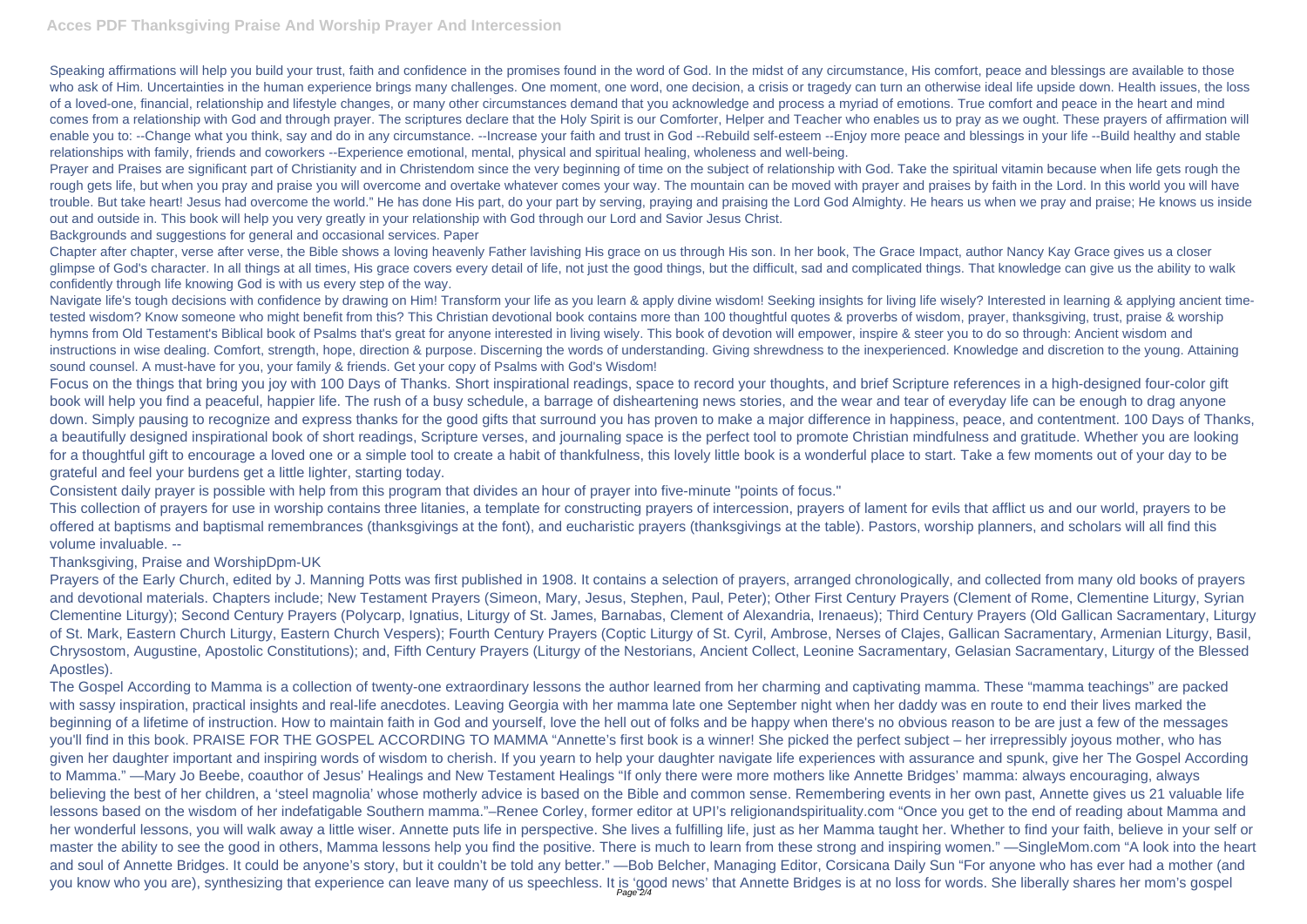in deep drafts of down-to-earth good sense and faith, liberally laced with Southern humor." —Susan J. Cobb, author of Virgin Territory: How I Found My Inner Guadalupe "Irresistibly heartfelt. Perfect for all mothers and daughters, past, present and future!"—Jennifer Bridges, author's daughter and Ph.D. student "I have been hearing stories about Nellie, Annette's Mamma for the last 25 years. Annette makes you feel like you are sitting down with her in her ranch house or on that beach she talks about going to while she shares her Mamma with you from her perspective, with the insights she has gained over her lifetime. I hope you enjoy getting to know Nellie and Annette, 2 Georgia peaches transplanted to Texas. I love the way Annette brings the Bible into her daily life and shares it with us so that we can feel the love of God that is so present today in her life and illustrates how the Bible can show us how to go in ours. Way to go Girlfriend... you finally did it! You wrote a book and it's a winner! I can't wait to share this with my family and friends!" —Kathy Glover, friend to both Annette and her mamma Prayer is not just one musical instrument; it is the whole orchestra! This book deals with three prayer instruments - thanksgiving, praise and worship. Includes Proclamations. MORE THAN ONE MILLION COPIES SOLD New York Times bestselling author Ann Voskamp invites you to embrace everyday blessings and embark on the transformative spiritual discipline of chronicling God's gifts. Just like you, Ann Voskamp hungers to live her one life well. Forget the bucket lists that have us escaping our everyday lives for exotic experiences. "How," Ann wondered, "do we find joy in the midst of deadlines, debt, drama, and daily duties? What does the Christ-life really look like when your days are gritty, long - and sometimes even dark? How is God even here?" In One Thousand Gifts, Ann invites you to discover a way of seeing that opens your eyes to ordinary amazing grace, a way of living that is fully alive, and a way of becoming present to God that brings you deep and lasting joy. It's only in the expression of gratitude for the life we already have, we discover the life we've always wanted . . . a life we can take, give thanks for, and break for others. We come to feel and know the impossible right down in our bones: we are wildly loved - by God. Let Ann's beautiful, heart-aching stories of the everyday give you a way of seeing that opens your eyes to ordinary amazing grace, a way of being present to God that makes you deeply happy, and a way of living that is finally fully alive. Come live the best dare of all! For extended study into the One Thousand Gifts message, Ann has also created the One Thousand Gifts video study and study guide, a One Thousand Gifts devotional, and a special gift edition. This title is also available in Spanish, Millar de Obsequios.

Christians who long to experience God in a fresh, deep way will treasure this powerful, personal praise guide, rereleased with an updated cover. Every day for just one month, a Scripture-based devotion cultivates the "heart habit" of praise and worship. Readers will be gently inspired to appreciate and adore the Lord in all things -- yes, even in the midst of pain, disappointment, and heartache. A deeper intimacy with God -- and a greater love for Him -- is the sure result. Come into His Presence with Praise Praise. It leads you into God's awesome presence, into the delight of His Word, into the sure knowledge of His great love for you. If you long to experience God in a fresh, deep way, you'll treasure this personal praise guide. Every day a different Scripture-based devotion helps you cultivate the "heart habit" of praise and worship. You'll be gently inspired to appreciate and adore the Lord in all things, even in the midst of pain, heartache, or disappointment. A deeper intimacy with God—and a greater love for Him—is the sure result. "There is therefore now no condemnation for those who are in Christ Jesus." — Romans 8:1 Shame is an assault on the core of who we are. It assassinates our character, minimizes our worth, and dashes our hope. Like Adam and Eve, we often hide shame, but hiding never heals it. Left unattended, shame can develop into a crippling reality that paralyzes us. Like an infectious disease, shame impacts everyone . . . but not all shame is bad. Shame can either be an oppressive and powerful tool of worldly condemnation or a source of conviction that God uses to bring his people back to himself. Having the discernment to know the difference and recognize shame in its many forms can change the course of one's life. In a transparently honest style, Pass shares of her experience dealing with shame after learning that her former husband was a sexual offender. Having lived through the aftermath, she leads you into God's Word where you will see for yourself that God is bigger than your pain, shame, mistakes, and limitations. Shame Off You shares how freedom can be found in choosing to break the cycle of shame by learning from the past, developing healthy thinking patterns, silencing lies, and overcoming the traps of vanity and other people's opinions.

"In these prayers you will discover the expression, expectation and desire for a just, human, open, welcoming and inclusive society. Prayer and faith in the African American Tradition is the vibrant connection with a God who liberates." —from the Introduction Traditions come together in this book of prayer. The African American faith tradition, the Roman Catholic Christian tradition and the variety of forms of prayer from African peoples have framed the content of this volume. You will find liturgical prayer, prayers for families and communities, meditations and prayers of healing, inspiration, consolation, freedom and reconciliation.

All Things Anglican offers a lively and accessible introduction to Anglicanism for anyone wanting to know what makes it distinctive. Whether you are training for Anglican orders, are curious about another denomination or would like to join an Anglican Church, this guide will introduce you to the basics of Anglican identity and the ways of the Church of England.

Content: Sunday Services, The Liturgical Psalter, Daily Prayer, The Church¿s Year, Pastoral Services, The Ordinal, Supplementary Material. My Supplication journal is a daily reflation pages placed for Thanksgiving, prayer request, memory verse, praise and worship. These pages include simple guided activities designed to help you to reflect on your gratitude. The simple act of building a thankfulness practice into each day can have everlasting positive effect and help to cultivate a spirit of thankfulness. This journal makes a perfect gift for all occasions SPECIFICATION: Matte cover design 8.5 x 11 inch 130 pages with space to write in Beyond sound equipment and music charts, eleven noted worship leaders from around the United States write about the ministerial part of their work as it relates to the gospel, mission, disciple-making, liturgy, the Trinity, justice, creativity, family, and more.